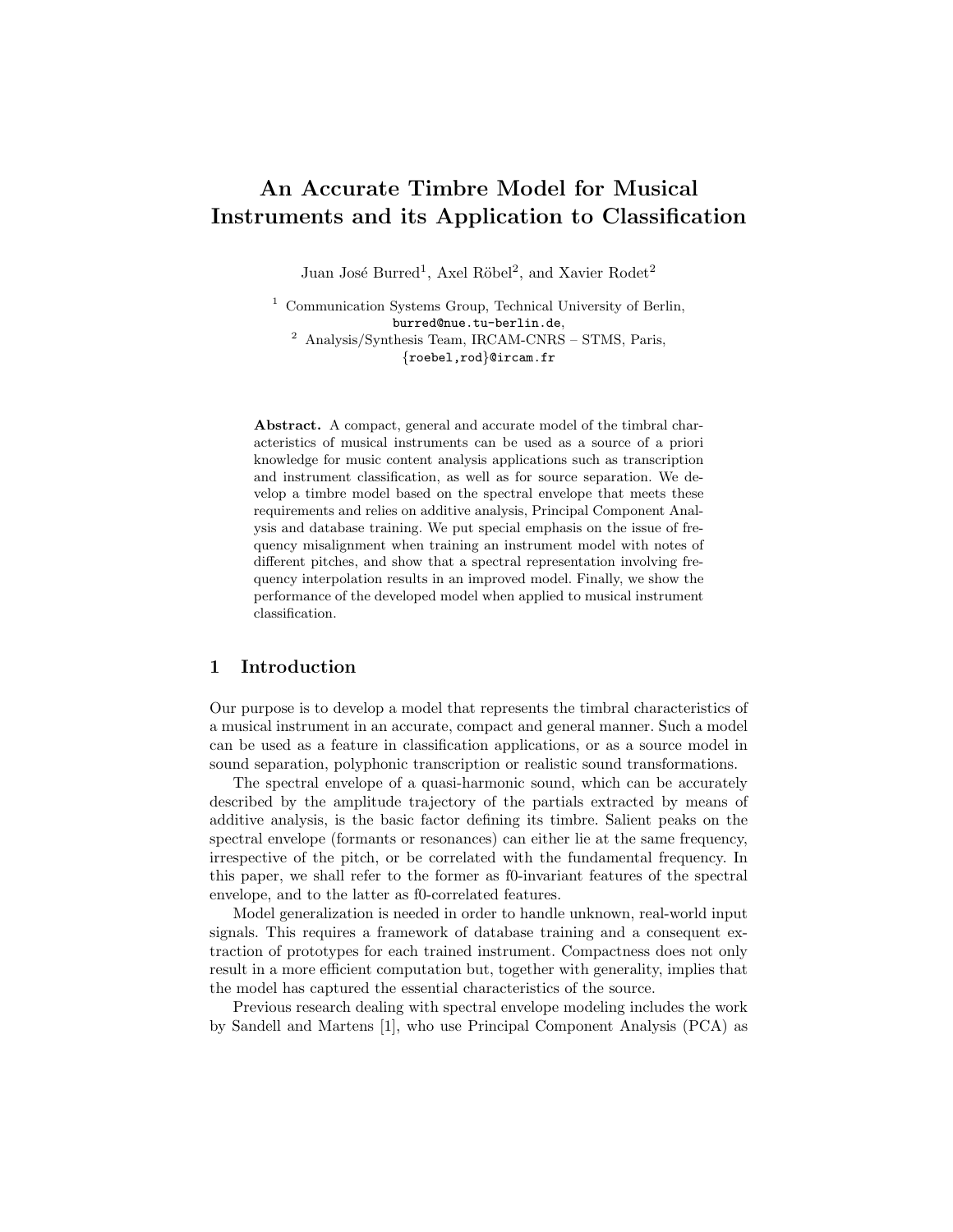a method for data reduction of additive analysis/synthesis parameters. Hourdin, Charbonneau and Moussa [2] apply Multidimensional Scaling (MDS) to obtain a timbral characterization in form of trajectories in timbre space. A related procedure by Loureiro, de Paula and Yehia [3] has been recently applied to perform clustering based on timbre similarity. De Poli and Prandoni [4] propose their sonological models for timbre characterization, which are based on applying PCA or Self Organizing Maps (SOM) to an estimation of the envelope based on Mel Frequency Cepstral Coefficients (MFCC). These approaches are mainly intended to work with single sounds, and do not propose a statistical training procedure for a generalized application. The issue of taking into account the pitch dependency of timbre within a computational model has only been addressed recently, as in the work by Kitahara, Goto and Okuno [5].

In the present work, we combine techniques aiming at compactness (PCA) and envelope accuracy (additive analysis) with a training framework to improve generality. In particular, we concentrate on the evaluation of the frequency misalignment effects that occur when notes of different pitches are used in the same training database, and propose a representation strategy based on frequency interpolation as an alternative to applying data reduction directly to the partial parameters. We model the obtained features as prototype curves in the reduceddimension space. Also, we evaluate this method in one of its possible applications: musical instrument classification, and compare its performance with that of using MFCCs as features.

We can divide the modeling approach into a representation and a prototyping stage. In the context of statistical pattern recognition, this corresponds to the traditional division into feature extraction and training stages.

## 2 Representation stage

### 2.1 Additive analysis

We have chosen to develop a model based on a previous full additive analysis yielding not only amplitude, but also frequency and phase information of the partials, all of which will be needed for reconstruction and applications involving resynthesis, such as source separation or sound transformations. Additive analysis/synthesis assumes that the original signal  $x[n]$  can be approximated as a sum of sinusoids whose amplitudes and frequencies vary in time:

$$
x[n] \approx \hat{x}[n] = \sum_{p=1}^{P[n]} A_p[n] \cos \Theta_p[n]
$$
 (1)

Here,  $P[n]$  is the number of partials,  $A_p[n]$  are their amplitudes and  $\Theta_p[n]$  is the total phase, whose derivative is the instantaneous frequency  $f_p[n]$ . Additive analysis consists of performing a frame-wise approximation of this model, yielding a set of amplitude, frequency and phase information,  $\hat{x}_{pl} = (\hat{A}_{pl}, \hat{f}_{pl}, \hat{\theta}_{pl})$ , for each partial  $p$  and each time frame  $l$ . To that end, the successive stages of pitch detection, peak picking and partial tracking are performed. We use a standard procedure, as described in [6].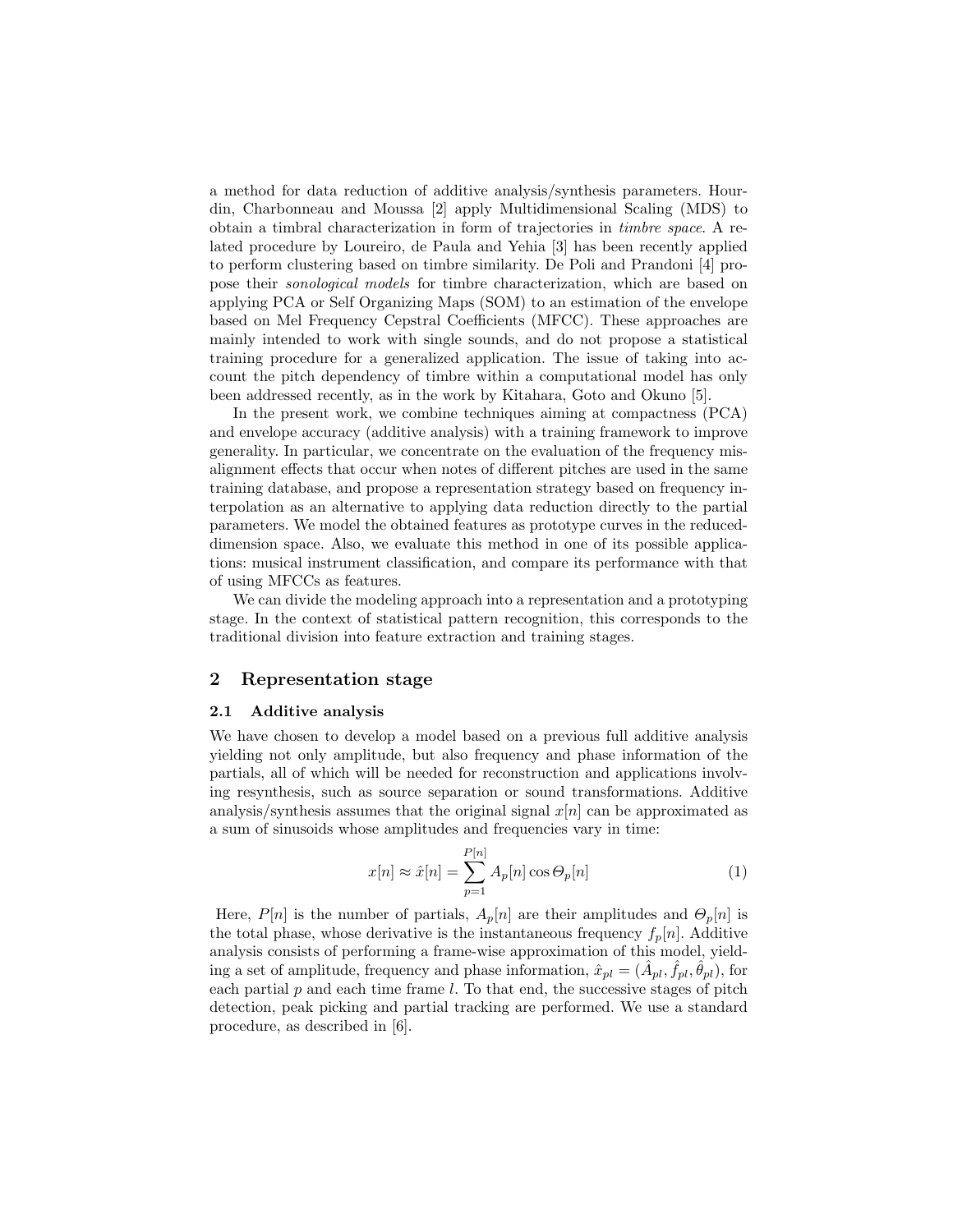### 2.2 Basis decomposition of partial spectra

In its most general form, the basis expansion signal model consists of approximating a signal as a linear combination of basis vectors  $\mathbf{b}_i$ , which can be viewed as a factorization of the form  $X = BC$ , where X is the data matrix containing the original signal,  $\mathbf{B} = [\mathbf{b}_1, \mathbf{b}_2, \dots, \mathbf{b}_N]$  is the transformation basis whose columns  $\mathbf{b}_i$  are the basis vectors, and  $\mathbf C$  is the coefficient matrix. Most common transformations of time-domain signals fall into this framework, such as the Discrete Fourier Transform, filter banks, adaptive transforms and sparse decompositions.

Such an expansion can also be applied to time-frequency (t-f) representations, in which case  $X$  is a matrix of  $K$  spectral bands and  $N$  time samples (usually  $N \gg K$ ). If the matrix is in temporal orientation (i.e., it is a  $N \times K$  matrix  $\mathbf{X}(n, k)$ , a temporal  $N \times N$  basis matrix is obtained. If it is in spectral orientation  $(K \times N \text{ matrix } \mathbf{X}(k,n))$ , the result is a spectral basis of size  $K \times K$ . Having as goal the extraction of spectral features, the latter case is of interest here.

Using adaptive transforms like PCA or Independent Component Analysis (ICA) has proven to yield valuable features for content analysis [7]. In particular, PCA yields an optimally compact representation, in the sense that the first few basis vectors represent most of the information contained in the original representation, while minimizing the reconstruction error, and making it appropriate as a method for dimensionality reduction. ICA can be understood as an extension of PCA that additionally makes the transformed coefficients statistically independent. However, since the minimum reconstruction error is already achieved by PCA, ICA is not needed for our representation purposes. This fact was confirmed by preliminary experiments.

#### 2.3 Dealing with variable supports

In the context of spectral basis decompositions, training is achieved by concatenating the spectra belonging to the class to be trained (in this case, a musical instrument) into a single input data matrix. As mentioned above, the spectral envelope may change with the pitch, and therefore training one single model with the whole pitch range of a given instrument may result in a poor timbral characterization. However, it can be expected that the changes in envelope shape will be minor for neighboring notes. Training with a moderate range of consecutive semitones will thus contribute to generality, and at the same time will reduce the size of the model.

In the case of additive data, the straightforward way to arrange the amplitudes  $\hat{A}_{pl}$  into a spectral data matrix is to fix the number of partials to be extracted and use the partial index p as frequency index, obtaining  $\mathbf{X}(p, l)$ . We will refer to this as Partial Indexing (PI). However, when concatenating notes of different pitches for the training, their frequency support (defined as the set of frequency positions of each note's partials) will obviously change logarithmically. This has the effect of misaligning the f0-invariant features of the spectral envelope in the data matrix. This is illustrated in Fig. 1, which shows the concatenated notes of one octave of an alto saxophone. In the partial-indexed data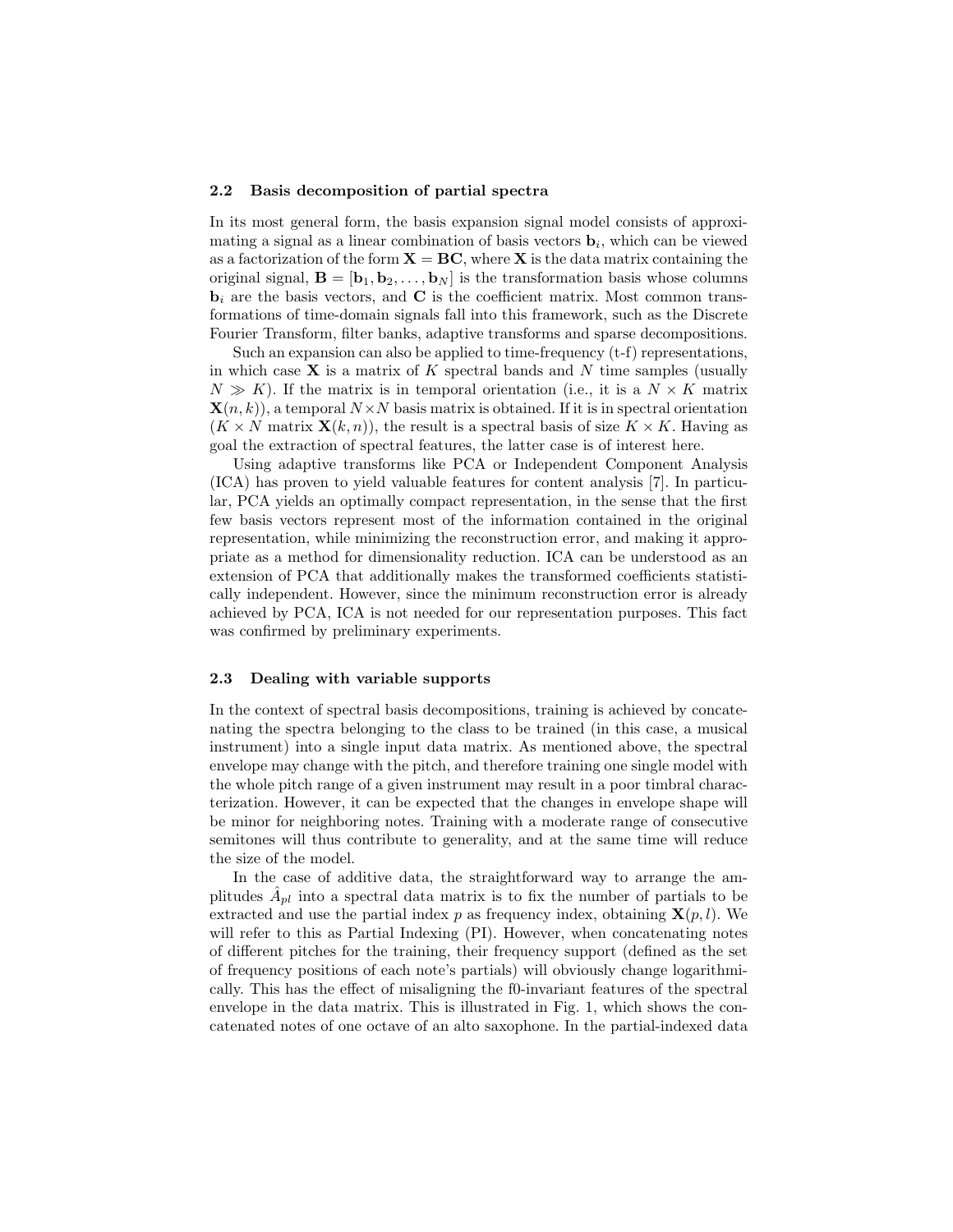

Fig. 1. PCA data matrix with Partial Indexing (1 octave of an alto saxophone).



(a) Frequency support (b) Original partial data (c) PCA data matrix

Fig. 2. PCA data matrix with Envelope Interpolation (1 octave of an alto saxophone).

matrix depicted in Fig. 1c (where color/shading denotes partial amplitudes), diagonal lines descending in frequency for subsequent notes can be observed, which correspond to a misalignment of f0-invariant features. On the contrary, those features that follow the logarithmic evolution of f0 will become aligned.

We evaluate an alternative approach consisting on setting a fixed maximum frequency limit  $f_{max}$  before the additive analysis and extracting for each note the required number of partials to reach that frequency. This is the opposite situation as before: now the frequency range represented in each model is always the same, but the number of sinusoids is variable. To obtain a rectangular data matrix, an additional step is introduced in which the extracted partial amplitudes are interpolated in frequency at points defined by a grid uniformly sampling a given frequency range. The spectral matrix is now defined by  $\mathbf{X}(g, l)$ , where  $g = 1, \ldots, G$  is the grid index and l the frame index. We shall refer to this approach as Envelope Interpolation (EI). This strategy does not change frequency alignments (or misalignments), but additionally introduces an interpolation error. In our experiments, we will evaluate two different interpolation methods: linear and cubic interpolation.

Generally, frequency alignment is desirable for our modeling approach because of two reasons. First, prototype spectral shapes will be learnt more effectively if subsequent training frames share more common characteristics. Secondly, the data matrix will be more correlated and thus PCA will be able to obtain a better compression. In this context, the question arises of which one of the alternative preprocessing methods, PI (aligning f0-correlated features) or EI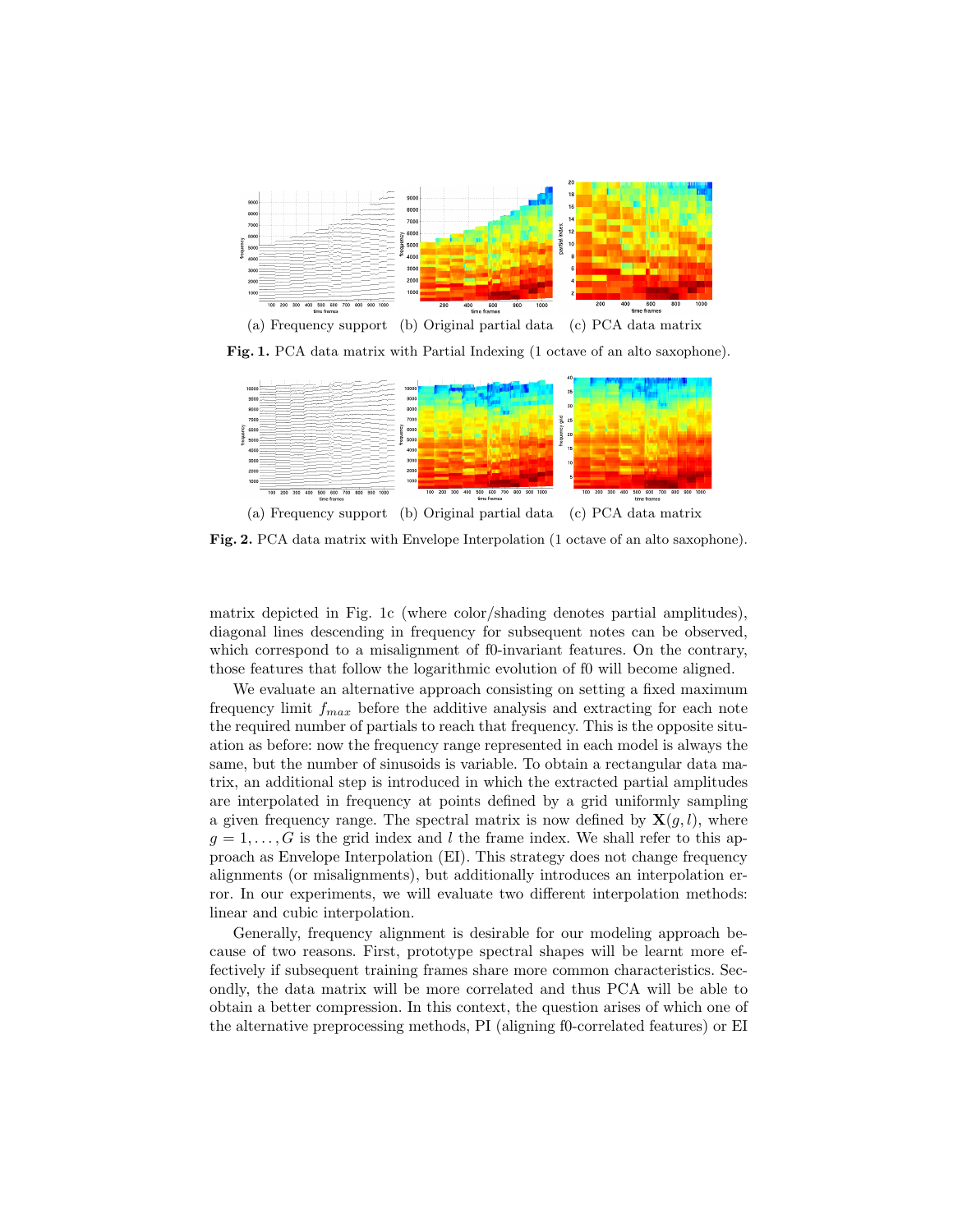(aligning f0-invariant features), is more appropriate. In other words, we want to measure which of the two kind of formant-like features are more important for our modeling purposes. In order to answer to that, we performed the experiments outlined in the next section.

## 2.4 Evaluation of the representation stage

We implemented a cross-validation setup as shown in Fig. 3 to test the validity of the representation stage and to evaluate the influence of the different preprocessing methods introduced: PI, linear EI and cubic EI. The audio samples belonging to the training database are subjected to additive analysis, concatenated and arranged into a spectral data matrix using one of the three methods. PCA is then performed upon the data matrix, yielding a common reduced basis matrix  $\mathbf{E}_r$ . The data matrix is then projected upon the obtained basis, and thus transformed into the reduced-dimension model space.

The test samples are subjected to the same pre-processing, and afterward projected upon the basis extracted from the training database. The test samples in model space can then be projected back into the t-f domain and, in the case of EI preprocessing, reinterpolated at the original frequency support. Each test sample is individually processed and evaluated, and afterward the results are averaged over all experiment runs.

By measuring objective quantities at different points of the framework, it is possible to evaluate our requirements of compactness (experiment 1), reconstruction accuracy (experiment 2) and generalization (experiment 3). Although each experiment was mainly motivated by its corresponding model aspect, it should be noted that they do not strictly measure them independently from each other.

Here we present the results obtained with three musical instruments belonging to three different families: violin (bowed strings), piano (struck strings or percussion) and bassoon (woodwinds). The used samples are part of the RWC Musical Instrument Sound Database. We trained one octave (C4 to B4) of two



Fig. 3. Cross-validation framework for the evaluation of the representation stage.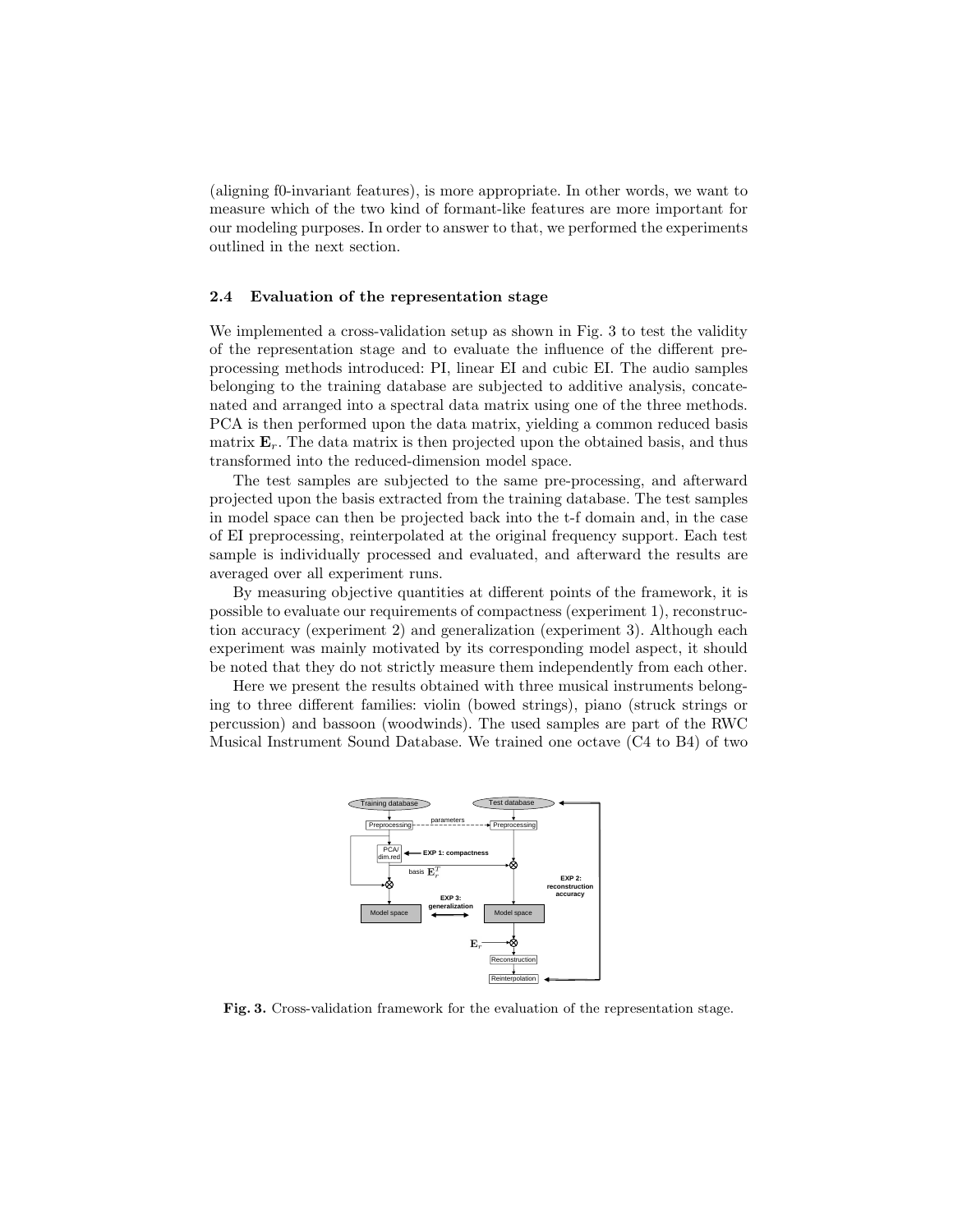exemplars from each instrument type. As test set we used the same octave from a third exemplar from the database. For the PI method,  $P = 20$  partials were extracted. For the EI method,  $f_{max}$  was set as the frequency of the 20th partial of the highest note present in the database, so that both methods span the same maximum frequency range, and a frequency grid of  $G = 40$  points was defined.

Experiment 1: compactness. The first experiment evaluates the ability of PCA to compress the training database by measuring the explained variance:

$$
EV(R) = 100 \frac{\sum_{i}^{R} \lambda_i}{\sum_{i}^{K} \lambda_i}
$$
 (2)

where  $\lambda_i$  are the PCA eigenvalues, R is the reduced number of dimensions, and K is the total number of dimensions  $(K = 20$  for PI and  $K = 40$  for EI). Fig. 4 shows the results. The curves show that EI is capable of achieving a higher compression than PI for low dimensionalities  $(R < 14$  for the violin,  $R < 5$  for the piano and  $R < 10$  for the bassoon). A 95% of variance is achieved with  $R = 8$ for the violin,  $R = 7$  for the piano and  $R = 12$  for the bassoon.

Experiment 2: reconstruction accuracy. To test the amplitude accuracy of the envelopes provided by the model, the dimension-reduced representations were projected back into the t-f domain, and compared with the original sinusoidal part of the signal. To that end, we measure the Relative Spectral Error (RSE)[8]:

$$
RSE = \frac{1}{L} \sum_{l=1}^{L} \sqrt{\frac{\sum_{p=1}^{P_l} (A_{pl} - \tilde{A}_{pl})^2}{\sum_{p=1}^{P_l} A_{pl}^2}}
$$
(3)

where  $\tilde{A}_{pl}$  is the reconstructed amplitude at support point  $(p, l)$ ,  $P_l$  is the number of partials at frame l and L is the total number of frames.

The results of this experiment are shown in Fig. 5. EI reduces the error in the low-dimensionality range. The curves for PI and EI must always cross because with PI, zero reconstruction error is achieved when all dimensions are present, whereas in the EI case, an interpolation error is always present, even with the full dimensionality. Interestingly, the cross points between both methods occur at around  $R = 10$  for all three instruments.

Experiment 3: generalization. Finally, we wish to measure the similarity between the training and test data clouds in model space. If the sets are large enough and representative, a higher similarity between them implies that the model has managed to capture general features of the modeled instrument for different pitches and instrument exemplars.

We avoid probabilistic distances that rely on the assumption of a certain probability distribution (like the Divergence, the Bhattacharyya distance or the Cross Likelihood Ratio), which will yield inaccurate results for data not matching that distribution. Instead, we use average point-to-point distances because, since they are solely based on point topology, they will be more reliable in the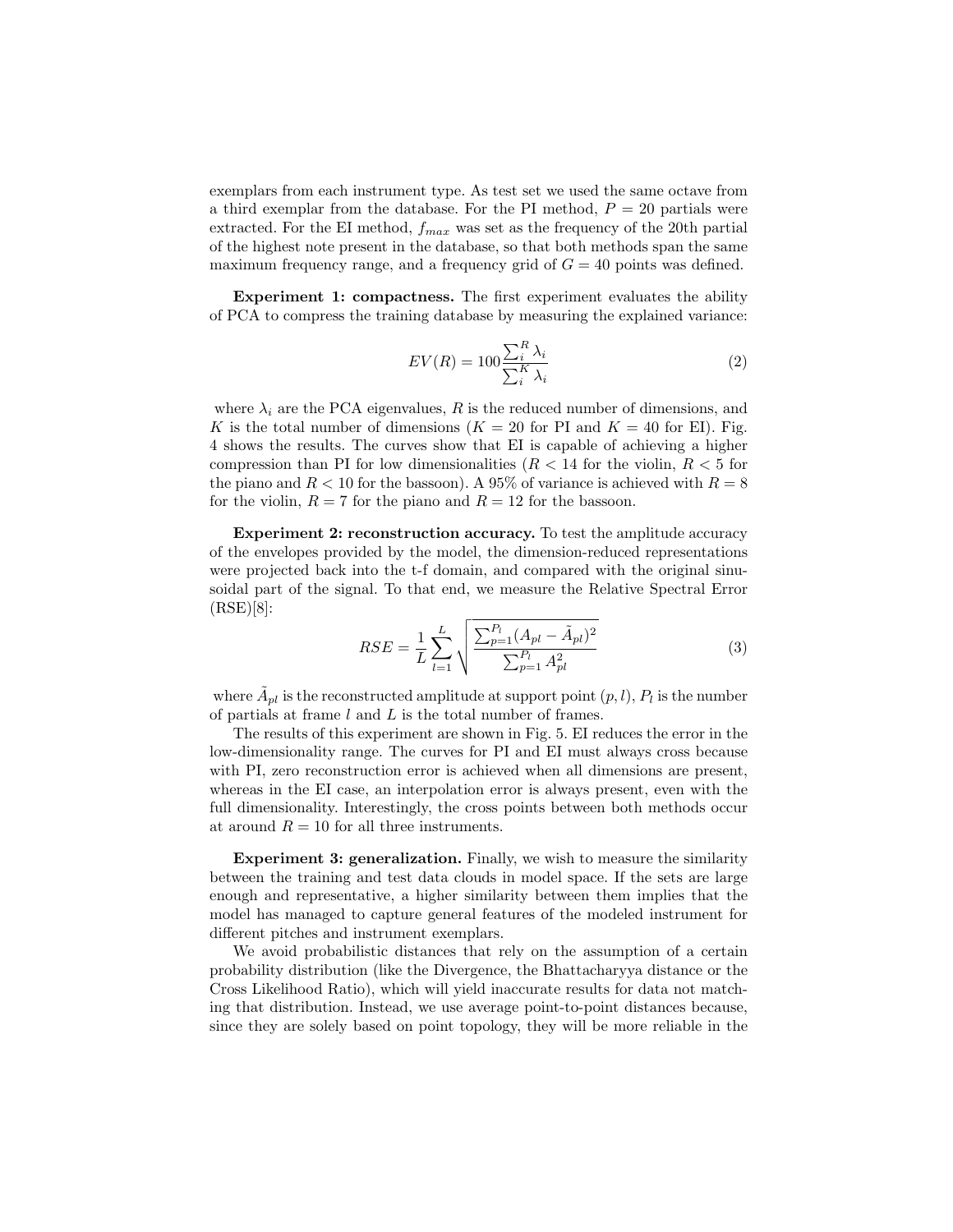

Fig. 4. Results from experiment 1: explained variance.



Fig. 5. Results from experiment 2: Relative Spectral Error.



Fig. 6. Results from experiment 3: cluster distance.

general case. In particular, the averaged minimum distance between point clouds, normalized by the number of dimensions, was computed:

$$
D_R(\omega_1, \omega_2) = \frac{1}{R} \left\{ \frac{1}{n_1} \sum_{i=1}^{n_1} \min_{\mathbf{y}_j \in \omega_2} \{ d(\mathbf{y}_i, \mathbf{y}_j) \} + \frac{1}{n_2} \sum_{j=1}^{n_2} \min_{\mathbf{y}_i \in \omega_1} \{ d(\mathbf{y}_i, \mathbf{y}_j) \} \right\}.
$$
 (4)

where  $\omega_1$  and  $\omega_2$  denote the two clusters,  $n_1$  and  $n_2$  are the number of points in each cluster, and  $y_i$  are the transformed coefficients. An important point to note is that we are measuring distances in different spaces, each one defined by a different set of basis, one for each preprocessing method. A distance susceptible to scale changes (such as the Euclidean distance) will yield erroneous comparisons. It is necessary to use a distance that takes into account the variance of the data in each dimension in order to appropriately weight their contributions. These requirements are met by the point-to-point Mahalanobis distance:

$$
d_M(\mathbf{y}_0, \mathbf{y}_1) = \sqrt{(\mathbf{y}_0 - \mathbf{y}_1)^T \mathbf{\Sigma}_\mathbf{Y}^{-1} (\mathbf{y}_0 - \mathbf{y}_1)}
$$
(5)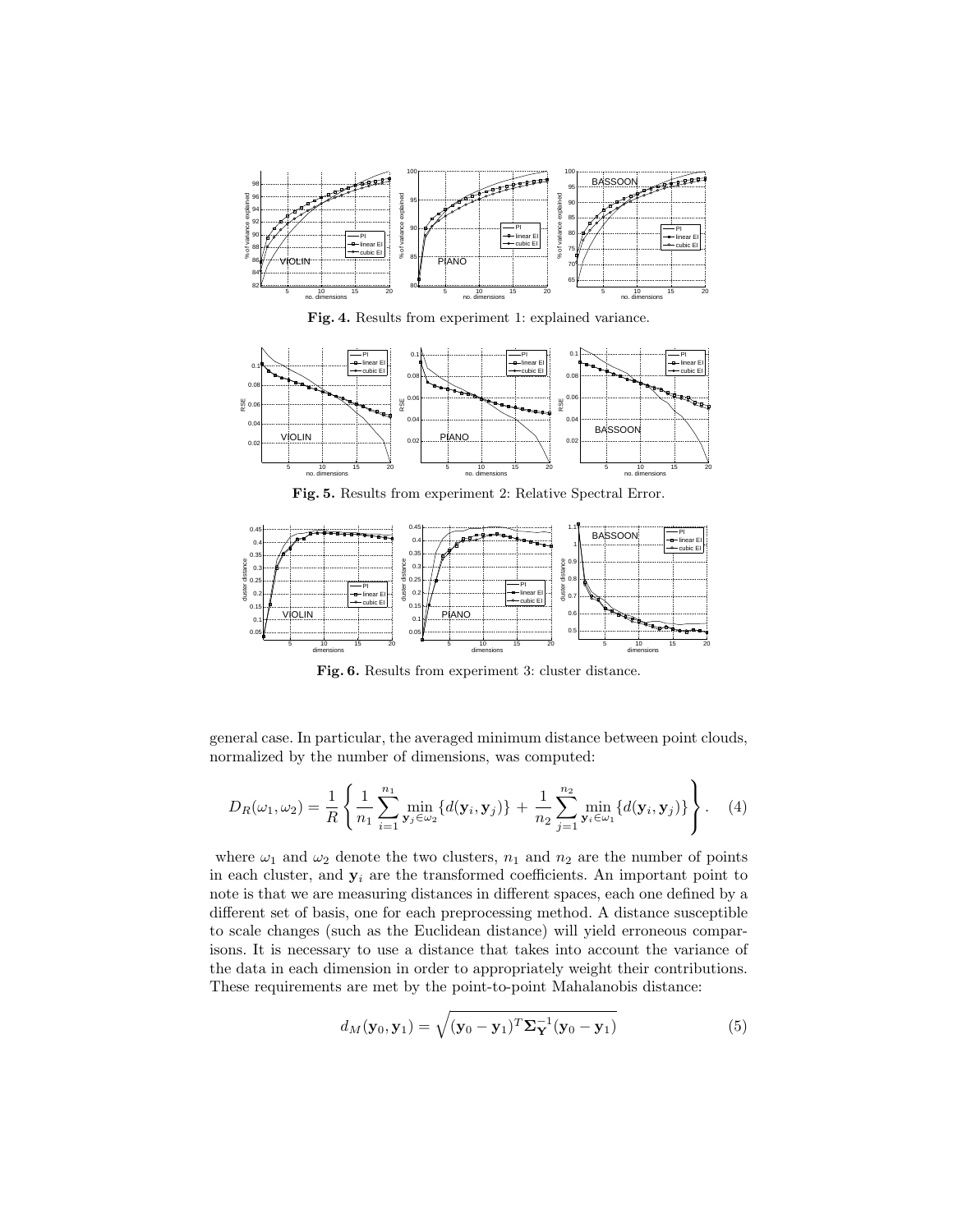

Fig. 7. Prototype curves in the first 3 dimensions of model space corresponding to a 5-class training database of 1098 sound samples, preprocessed using linear envelope interpolation. The starting points are denoted by squares.

where  $\Sigma_Y$  is the covariance matrix of the training coefficients. The results of this third experiment are shown in Fig. 6. In all cases, EI has managed to reduce the distance between training and test sets in comparison to PI.

# 3 Prototyping stage

In model space, the projected coefficients must be grouped into a set of generic models representing the classes. Common methods from the field of Music Information Retrieval include Gaussian Mixture Models (GMM) and Hidden Markov Models (HMM). Both are based on clustering the transformed coefficients into a set of densities, either static (GMM) or linked by transition probabilities (HMM). The exact variation of the envelope in time is either completely ignored in the former case, or approximated as a sequence of states in the latter. However, we wish to model the time variation of the envelope in a more accurate manner, since it plays an equally important role as the envelope shape when characterizing timbre. Therefore, we choose to always keep the sequence ordering of the coefficients, and to represent them as trajectories rather than as clusters. For each class, all training trajectories are collapsed into a single prototype curve by interpolating all trajectories in time using the underlying time scales in order to obtain the same number of points, and averaging each point across the dimensions. Note lengths do not affect the length or the shape of the training trajectories. Short notes and long notes share the same curve in space as long as they have the same timbral evolution, the former having a smaller density of points on the curve than the latter. Fig. 7 shows an example set of prototype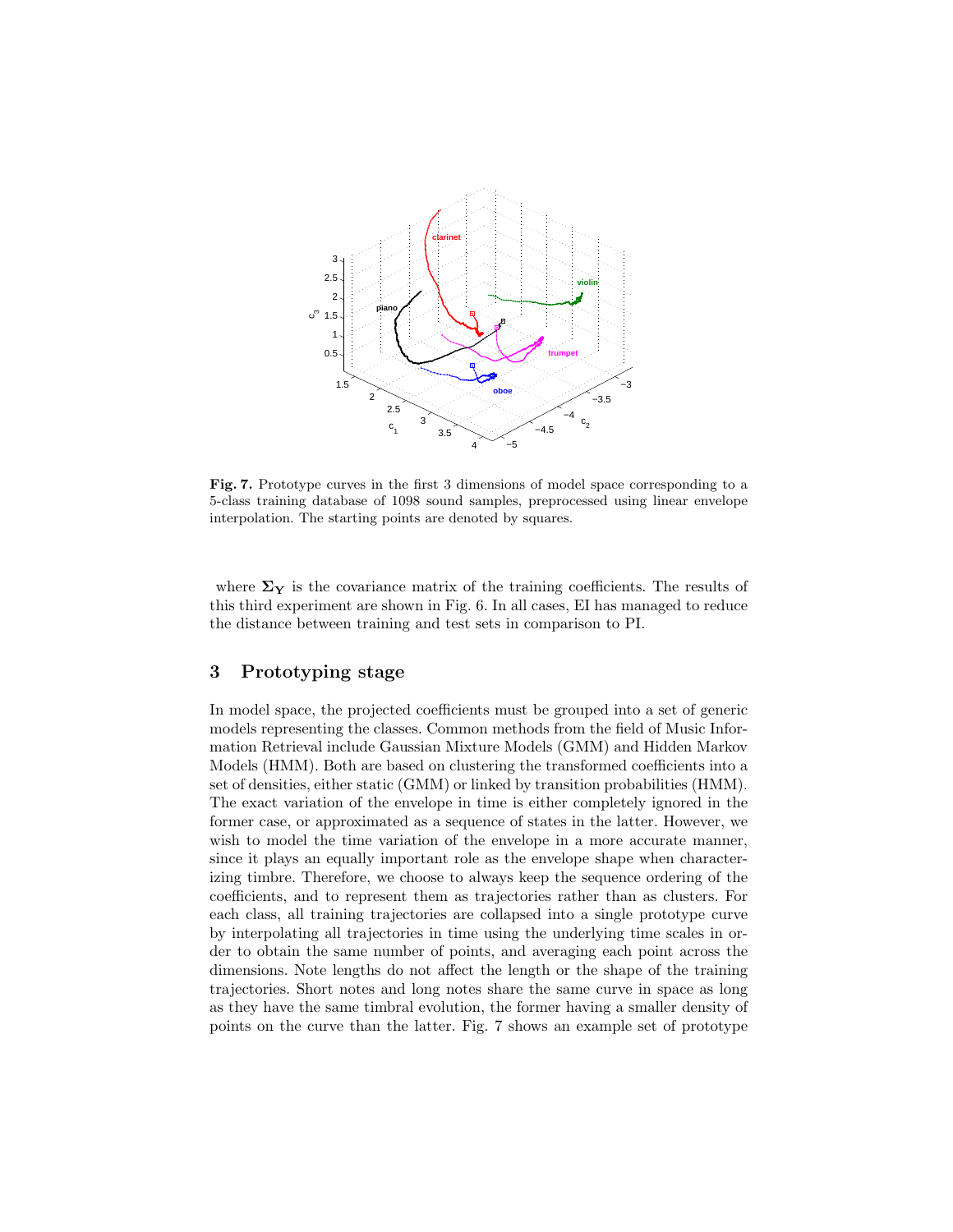| Representation Accuracy |                            | <b>STD</b> |
|-------------------------|----------------------------|------------|
|                         | 74,86 $\%$ $\pm$ 2.84 $\%$ |            |
| Linear EI               | $94,86\%$ ± 2.13%          |            |
| Cubic EI                | $94,59\%$ ± 2.72%          |            |
| MFCC                    | $60,37\%$ $\pm 4.10\%$     |            |

Table 1. Classification results: maximum averaged classification accuracy and standard deviation (STD) using 10-fold cross-validation.

curves corresponding to a training set of 5 classes: piano, clarinet, oboe, violin and trumpet, in the first three dimensions of the model space. This plot corresponds to one fold of the cross-validation experiments performed in the next section.

## 4 Application to musical instrument classification

In the previous sections we have shown that the modeling is successful in capturing the timbral content of individual instruments. However, for most applications, dissimilarity between different models is desired. Therefore, we wish to evaluate the performance of this modeling approach when performing classification of solo instrumental samples. One possibility to perform classification using the present model is to extract a common basis for the whole training set, compute one prototype curve for each class and measure the distance between an input curve and each prototype curve. We define the distance between two curves as the average Euclidean distance between their points.

For the experiments, we defined a set of 5 classes (piano, clarinet, oboe, violin and trumpet), again from the RWC database, each containing all notes present in the database for a range of two octaves (C4 to B5), in all different dynamics (forte, mezzoforte and piano) and normal playing style. This makes a total of 1098 individual note files, all sampled at 44,1 kHz. For each method and each number of dimensions, the experiments were iterated using 10-fold cross-validation. The best classification results are given in Table 1. With PI, an accuracy of 74, 86% was obtained. This was outperformed by around 20% when using the EI apporach, obtaining 94, 86% for linear interpolation and 94, 59% for cubic interpolation. As in the representation stage experiments, performance does not significantly differ between linear and cubic interpolation.

#### 4.1 Comparison with MFCC

The widely used MFCCs are comparable to our model inasmuch as they aim at a compact description of spectral shape. To compare their performances, we repeated the experiments with exactly the same set of database partitions, substituting the representation stage of Sect. 2 with the computation of MFCCs. The highest achieved classification rate was of 60,37 % (with 13 coefficients), i.e., around 34 % lower than obtained with EI. This shows that, although having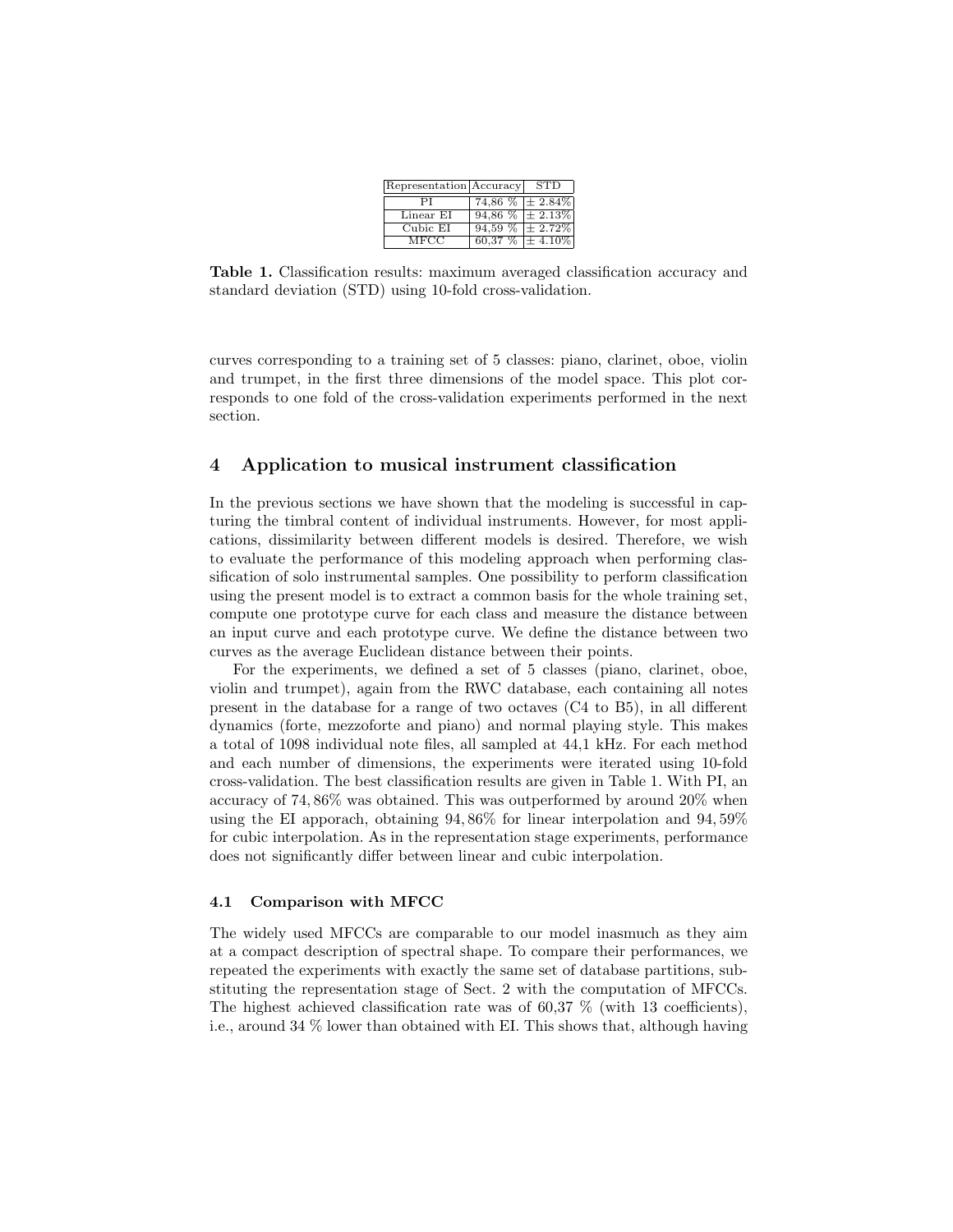proved an excellent feature for describing overall spectral shape for general audio signals, MFCCs are not appropriate for an accurate spectral envelope model using the prototype curve approach. Also, they use the Discrete Cosine Transform (DCT) as the dimension reduction stage, which unlike PCA is suboptimal in terms of compression.

## 5 Conclusions and future work

Using the Envelope Interpolation method as spectral representation improves compression efficiency, reduces the reconstruction error, and increases the similarity between test and training sets in principal component space, for a low to moderate dimensionality. In average, all three measures are improved for 10 or less dimensions, which already correspond to 95% of the variance contained in the original envelope data. It also improves prototype-curve-based classification by 20 % in comparison to using plain partial indexing and by 34 % in comparison to using MFCCs as the features.

It follows that the interpolation error introduced by EI is compensated by the gain in correlation in the training data. We can also conclude that f0-invariant features play a more important role in such a PCA-based model, and thus their frequency alignment must be favored.

In a more general classification context, it needs to be verified how the model behaves with a note range larger than 2 octaves. Most probably, several models for each instrument will have to be defined, corresponding to its different registers. In any case, the present results show that the interpolation approach should be the method of choice for this and other, more demanding applications such as transcription or source separation, where the accuracy of the spectral shape plays the most important role.

Possibilities to refine and extend the model include: using more sophisticated methods to compute the prototype curves (like Principal Curves), dividing the curves into the attack, decay, sustain and release phases of the temporal envelope and modeling the frequency information. The procedure outlined here will be integrated as a source model in a source separation framework operating in the frequency domain.

## 6 Acknowledgments

This research was performed while author J.J.B. was working as a guest researcher at the Analysis/Synthesis Team, IRCAM. The research work leading to this paper has been partially supported by the European Commission under the IST research network of excellence K-SPACE of the 6th Framework programme.

# References

1. G.J. Sandell and W.L. Martens. "Perceptual Evaluation of Principal-Component-Based Synthesis of Musical Timbres," J. Audio Eng. Soc., Vol. 43, No. 12, December 1995.